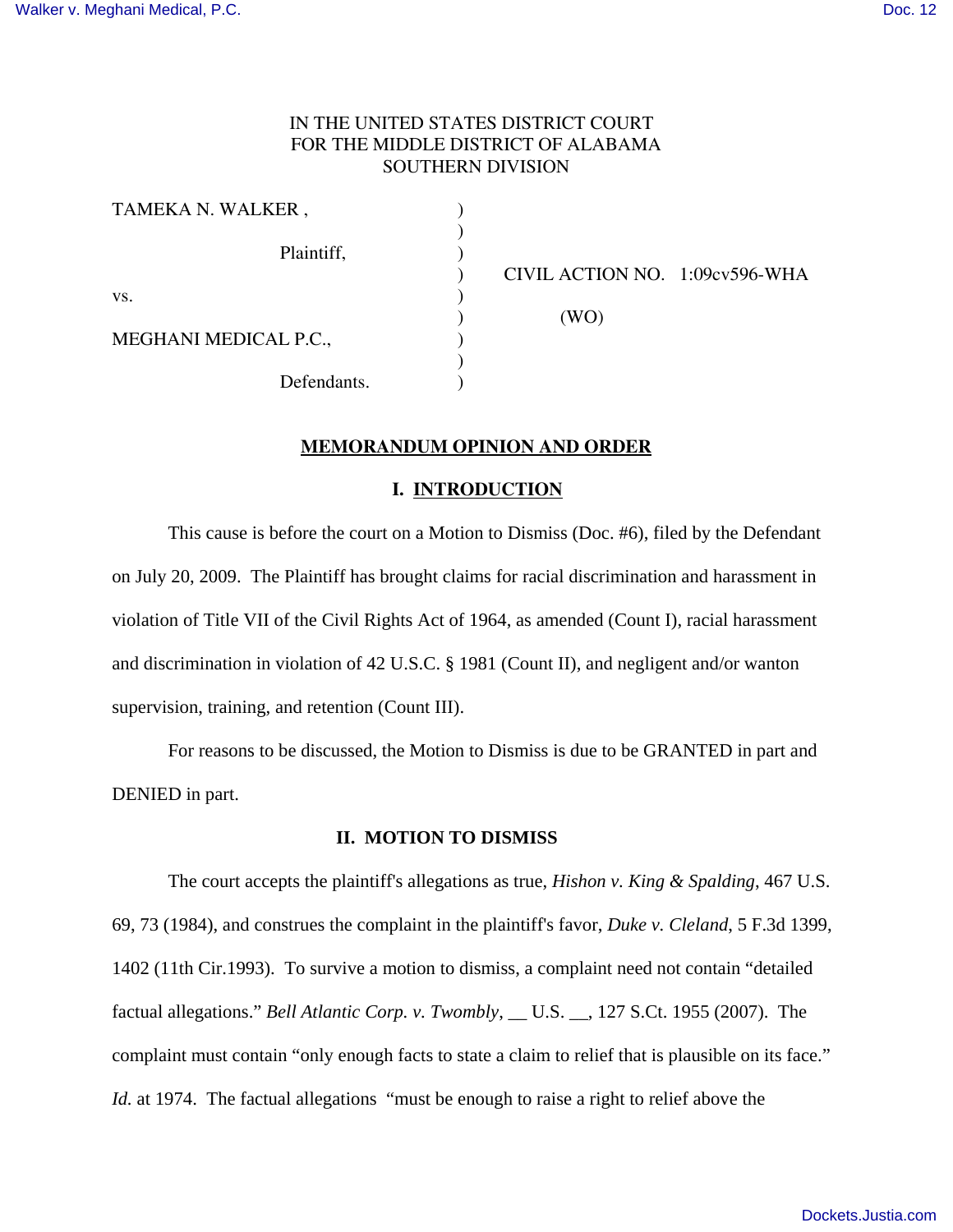speculative level." *Id*. at 1965. "[A] plaintiff's obligation to provide the 'grounds' of his 'entitle [ment] to relief' requires more than labels and conclusions, and a formulaic recitation of the elements of a cause of action will not do." *Id.* at 1964-65.

#### **III. FACTS**

The allegations of the Plaintiff's Complaint are as follows:

 The Plaintiff, Tameka N. Walker ("Walker"), is an African-American woman who was employed by the Defendant, Meghani Medical, P.C. ("Meghani Medical"). Walker alleges that during her employment she was referred to in a derogatory manner as a "big black woman," by her supervisor. She also alleges that her supervisor used racial epithets in Walker's presence and made derogatory comments about the race of Walker's relatives. Walker also alleges that she was terminated from her employment on the basis of race, and replaced by a white woman.

#### **IV. DISCUSSION**

Meghani Medical contends that Count I of the Complaint has been filed outside of the ninety day period during which Title VII suits must be filed. In her response, the Plaintiff states that she voluntarily dismisses the Title VII claims as set out in Count I of the Complaint. The Motion to Dismiss is, therefore, due to be GRANTED as to Count I.

With respect to the harassment claim in Count II, Meghani Medical contends that the allegations of the Complaint are of comments and insults which are not sufficiently severe and pervasive to sustain a hostile work environment claim. Meghani Medical argues that reference to a big black woman is not discriminatory, and that the other allegations consist of a racial epithet, not directed to the plaintiff, and other comments not directed to the plaintiff, nor even alleged to have occurred at work. The court concludes, however, that allegations of derogatory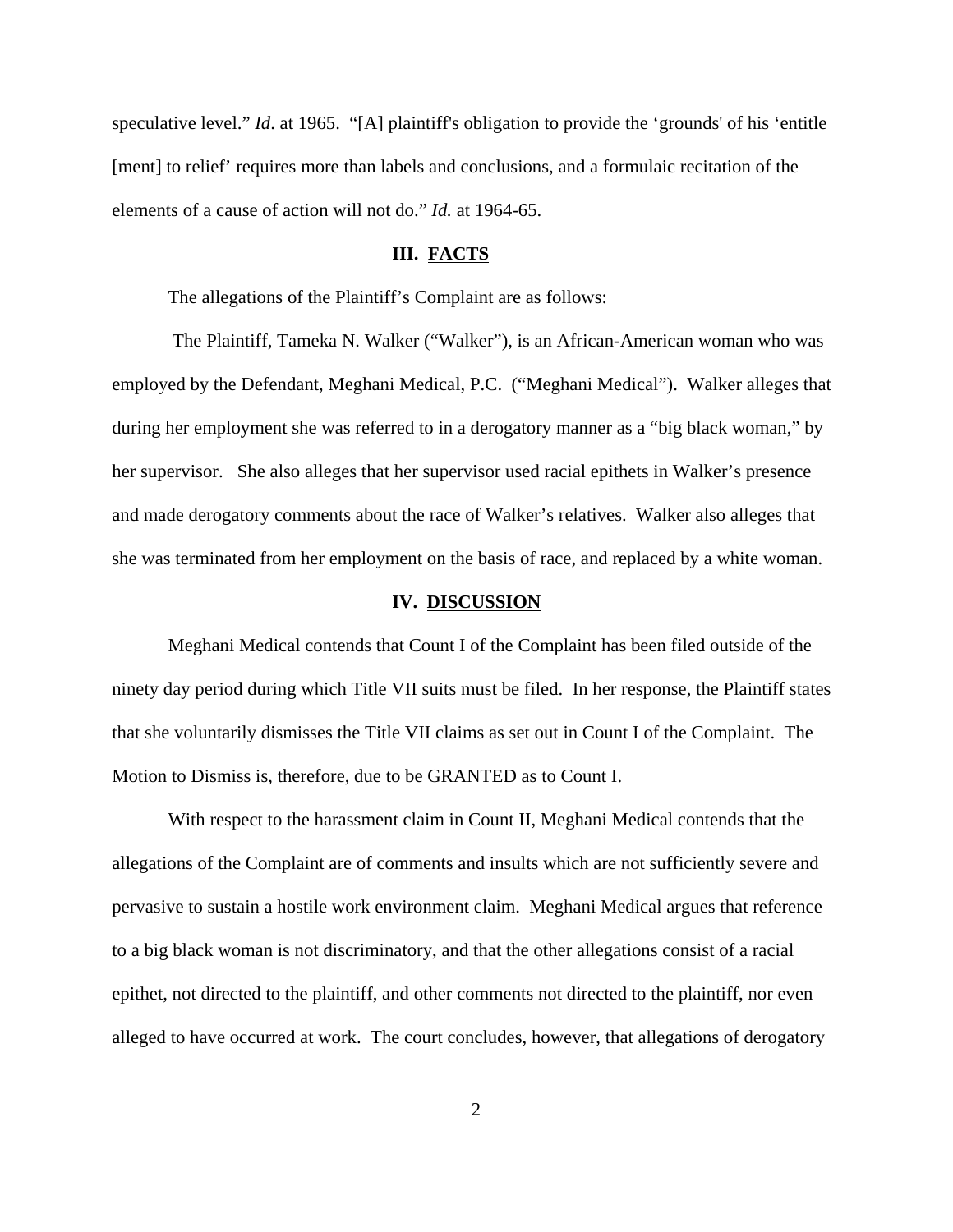comments directed only at Walker and not white employees on numerous occasions, Complaint at ¶ 10; derogatory references to the Plaintiff, in her presence, which continued throughout her employment, *Id.* at  $\P$  11; and allegations of other race-based comments is sufficient to survive the motion to dismiss standard. Of course, whether the evidence ultimately will support a claim of racial harassment can be evaluated in the context of a properly-filed motion for summary judgment.

In her response to the Motion to Dismiss, Walker points out that Meghani Medical does not address the termination claim alleged in Count II. Meghani Medical replies that it is violation of Rule 10(b) the Rules of Civil Procedure for Walker to have failed to have set forth her claims for relief in separate counts, citing *Anderson v. District Bd. of Trustees of Cent. Fla.*, 77 F.3d 364, 366 (11th Cir. 1996). Rule 10(b) states that each claim must be stated in a separate count if "doing so would promote clarity."

While Walker could have put the allegations of discrimination and harassment in separate counts, Walker chose instead to put termination and harassment together in two different counts based upon the statute under which the claims were brought. As discussed earlier, Count I, which contains the claims of discrimination and harassment under Title VII, is due to be dismissed. The court cannot conclude the allegations of discrimination in the form of termination on the basis of race and harassment in the form of derogatory comments in Count II, which are asserted pursuant to § 1981, make it "virtually impossible to know which allegations of fact are intended to support which claim(s) for relief." *Anderson*, 77 F.3d at 366. Instead, Walker has alleged that her termination was discrimination and that she suffered racial harassment in violation of § 1981. The court concludes, therefore, that Count II is not due to be